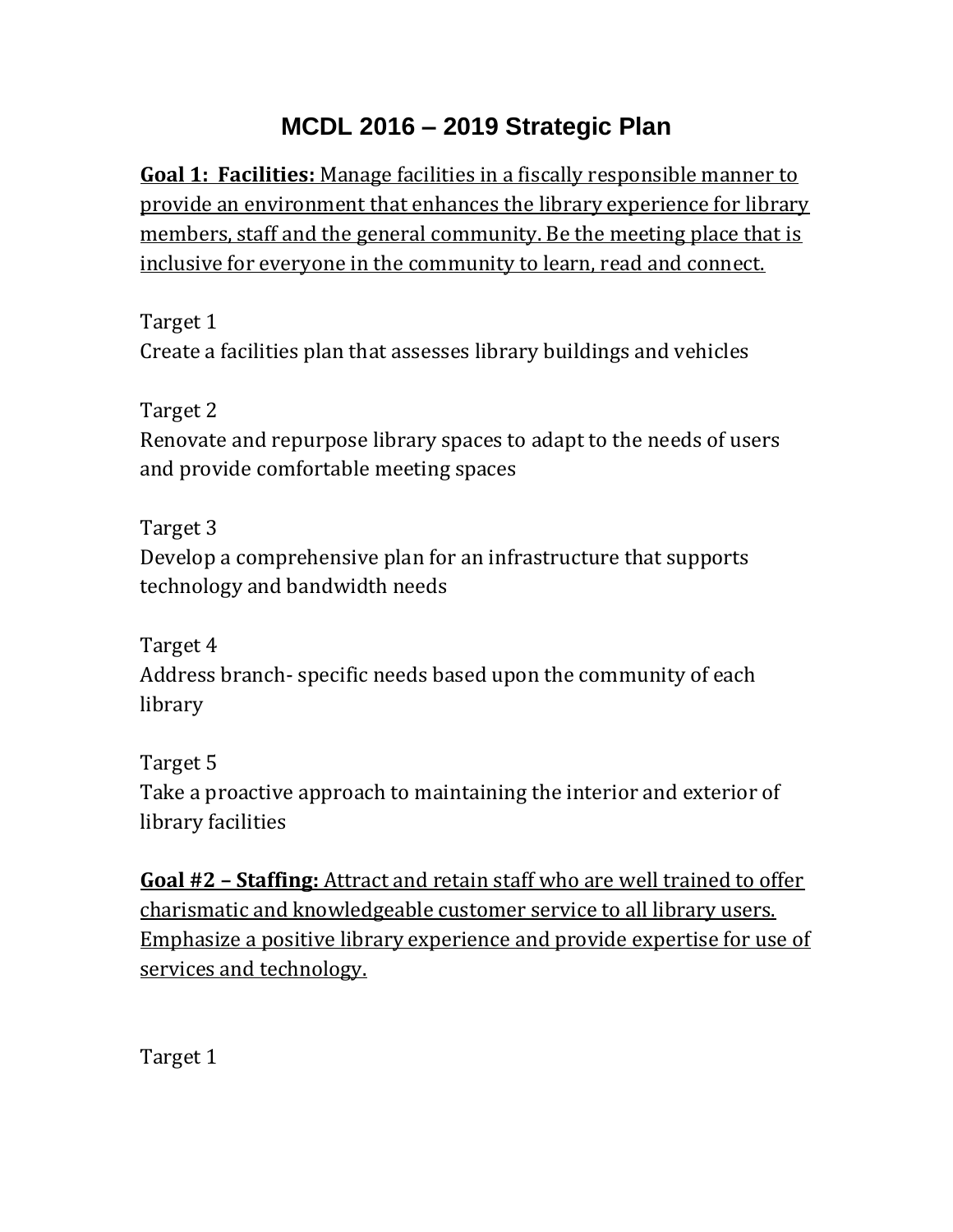Compare library employee salaries and benefits against those of other library systems

Target 2

Create an overall staffing plan that assesses the mix of full time vs. part time employees

## Target 3

Develop a comprehensive staffing plan to review current positions and utilization of resources

Target 4

Encourage internal staff development and external training

| 4a | Internal Professional Development |
|----|-----------------------------------|
| 4b | <b>External Training</b>          |

Target 5

Review and standardize the employee interview process

Target 6

Provide training that encourages a conversational approach to customer service, rather than a transactional approach.

Target 7 Establish an employee career path

Target 8 Establish new employee training/on-boarding and mentoring processes

## **Goal #3 – Communications- External and Internal**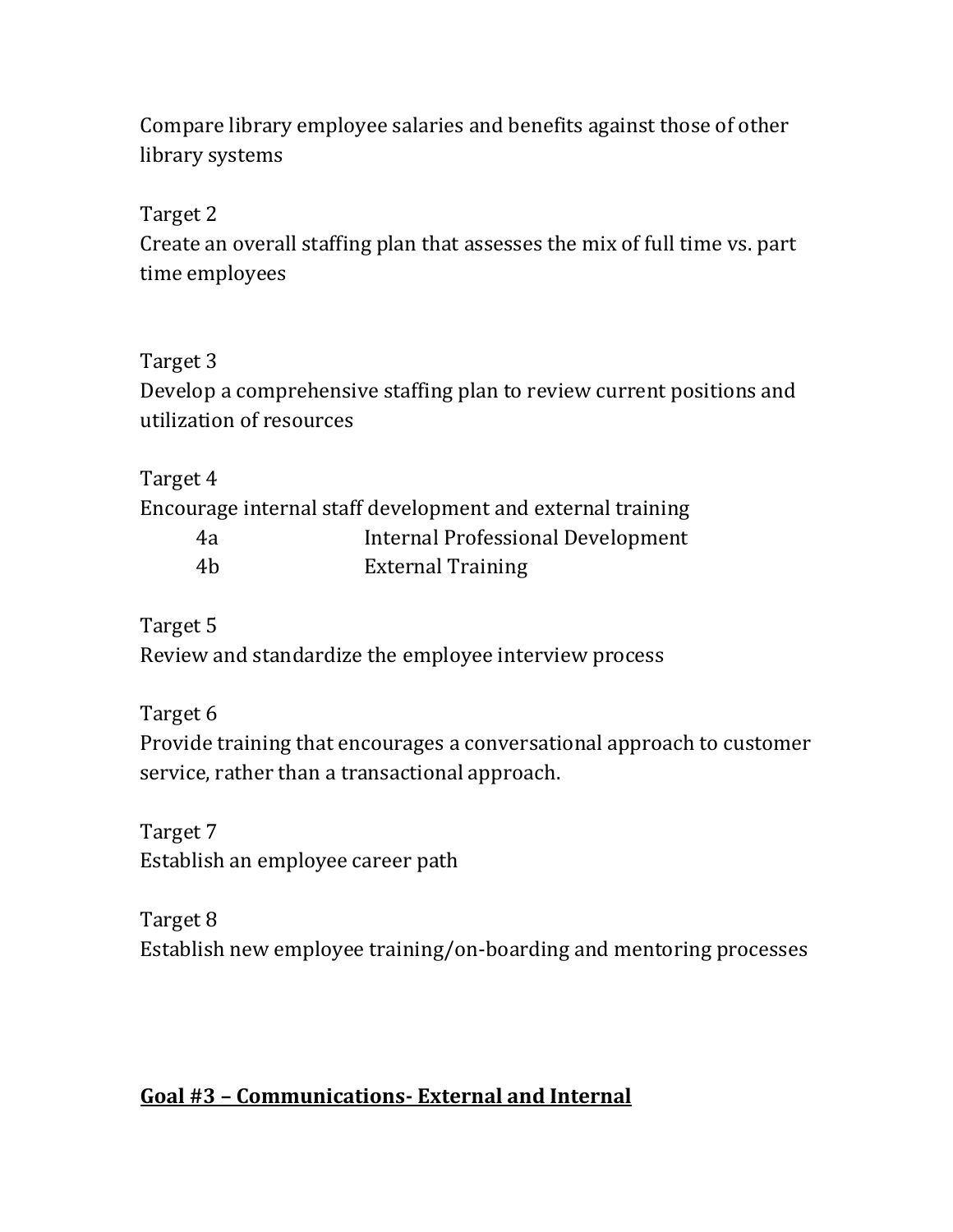Target 1- External Communications

Communicate library programs, services and technology offerings to increase usage among our community and to foster collaboration with key community partners.

Target 2 – Internal Communications

Communicate with all library personnel to ensure that everyone has a clear set of expectations of the library's goals and initiatives. Create a culture of appreciation amongst team members to support staff morale.

**Goal #4 – Books and Materials:** Offer a broad selection of books and multimedia options to meet the needs of the community to ensure that the library remains a relevant source for reading, educational and entertainment materials in all formats.

Target 1

Ensure commitment to having the best collection across the district and branch specific

Target 2 Develop a strategy and expectations of merchandising materials

Target 3

Maintain a commitment to purchasing materials at a prescribed percentage of the budget

Target 4

Provide users accessibility to the library catalog through various mediums, e.g. website, apps, etc.

Target 5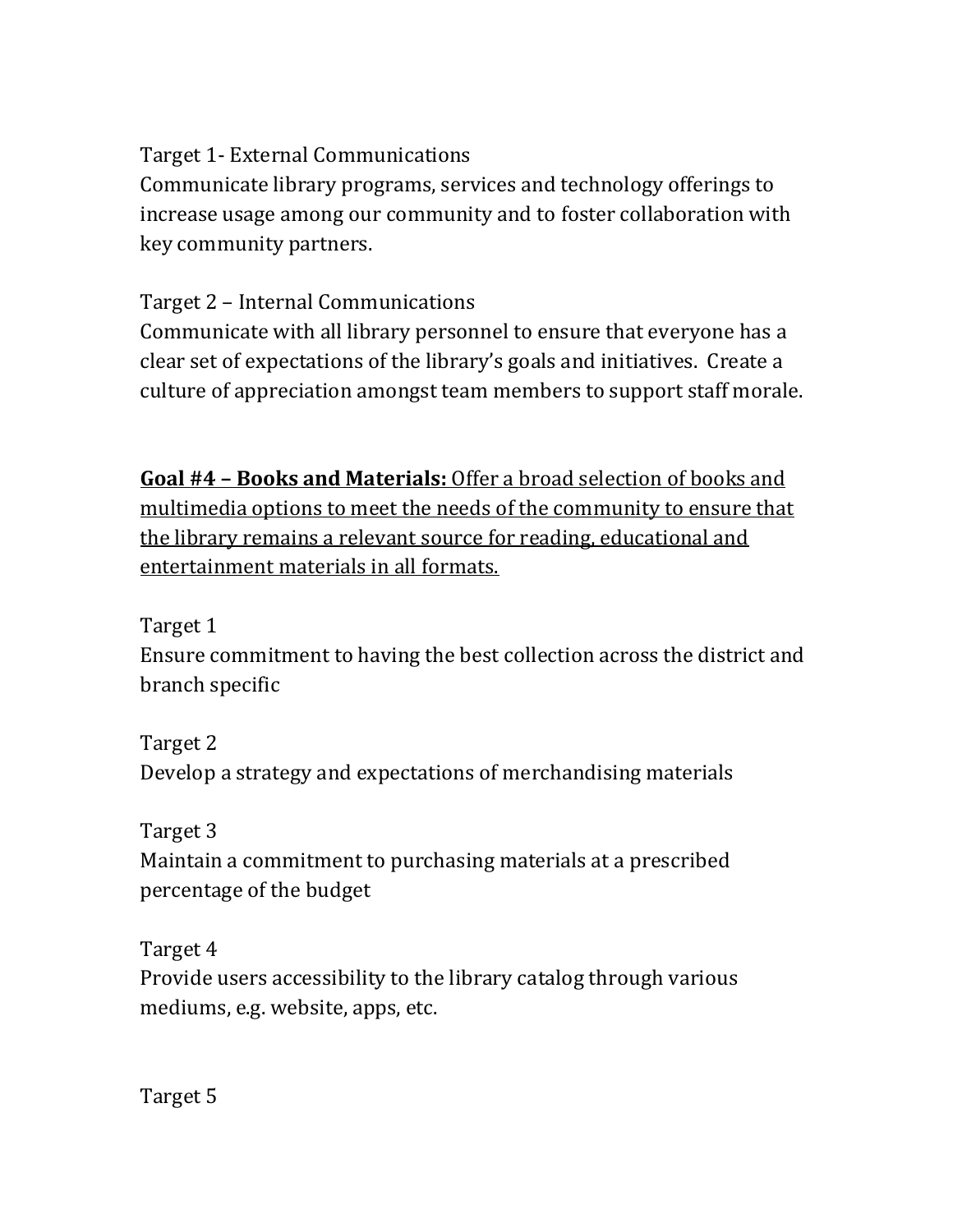Link books and materials to programming

**Goal #5 – Technology:** Provide access to technology and Internet connection for within library facilities and outside in the surrounding community.

Target 1 Create a comprehensive technology plan that includes hardware and bandwidth needs inside the library and outside in the community

Target 2 Establish expectations regarding use of technology amongst staff

Target 3 Utilize phone system data to analyze telephone engagement with callers

Target 4 Leverage partnerships and alternative funding opportunities for technology, including Maker Space

**Goal #6 – Programming and Service:** Provide data driven programming and services that engage existing members, increase library usage for non-members and explore opportunities to enhance the library experience. Continue programming that spans usage from early literacy education to adult events.

Target 1 Create data driven priorities and expectations for programs and services, including community input

Target 2 Leverage best practices for programs and services from other library systems